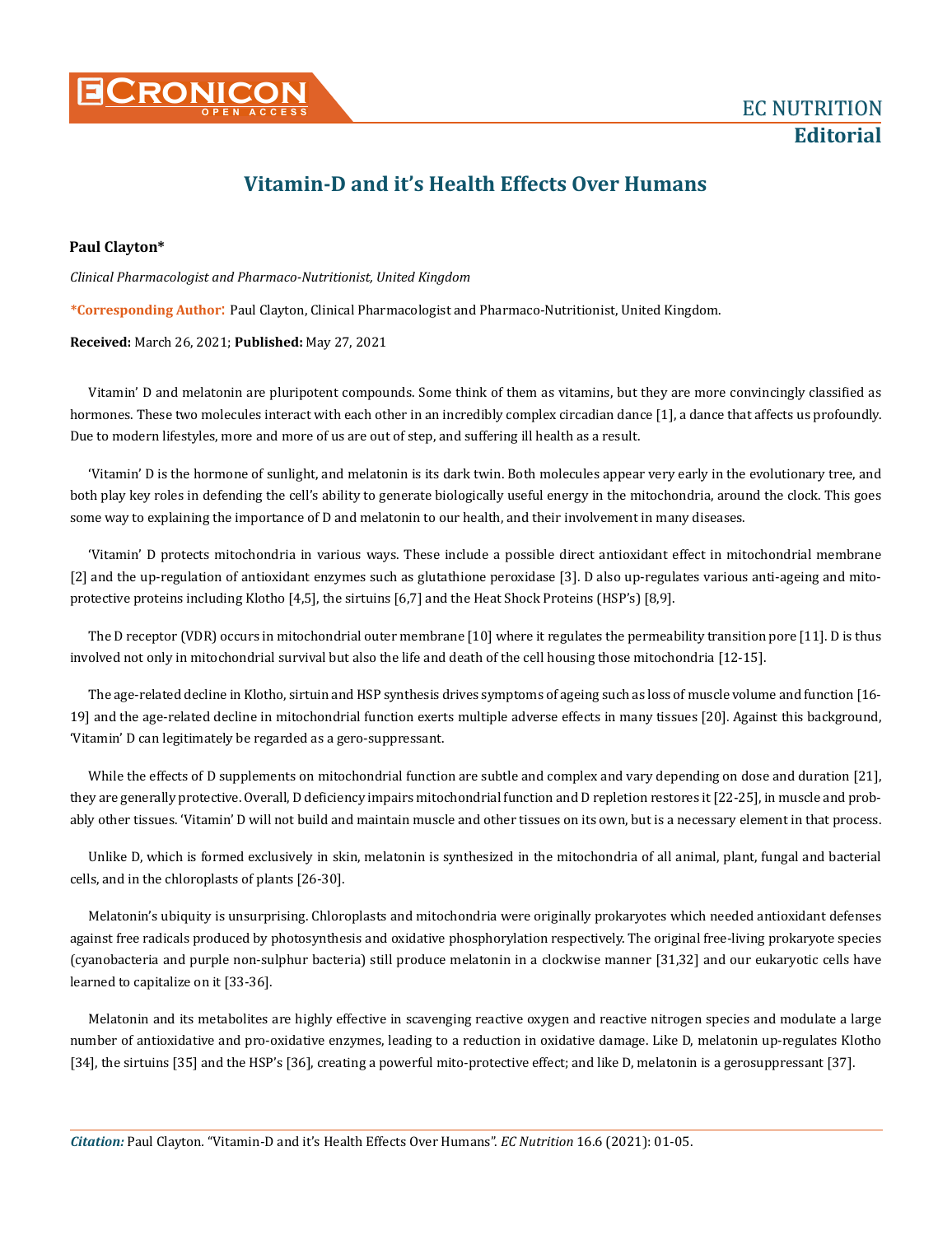This translates into protective effects against neurodegeneration [38,39], myocardial damage [40,41], renal fibrosis [42] and various cancers [43]; especially when combined with vitamin D and pre-transitional nutrition.

Unfortunately, our indoors lifestyles and lack of exposure to daylight has created wide-spread hypovitaminosis D, even in the subtropics [44]. Hypomelatonism, which is induced by the widely used beta blocker metoprolol [45], non-steroidal anti-inflammatory drugs such as aspirin and ibuprofen [46], alcohol [47] and even the dim light emitted by LED screens at night [48], must be equally common.

Our D and melatonin rhythms are out of sync too.

Most human activities display circadian rhythms. We are generally more active during daylight hours and require higher levels of mitochondrial function - one reason why our mitochondria have maintained circadian rhythms similar to those of their prokaryote ancestors [49,50]. This creates circadian rhythms in insulin sensitivity and is the key to time-restricted eating (See below).

Once those prokaryotic bacteria had infected eukaryotes and then higher life forms with their circadian clocks, our timing machinery required daily re-setting in order to take circannual changes into account. In humans, light sets a master clock in the supra-chiasmatic nucleus which entrains cellular clocks in other tissues, linking inner requirements to external cues and resources. The opposing light/ dark rhythms in D and melatonin are an important part of this.

Getting out of sync - i.e. shift working, eating at night, staying up very late - disrupts these links and is another way in which the modern lifestyle contributes to today's appalling public health. Animal studies show that the equivalent of night work and recurrent jet lag trigger weight gain and metabolic syndrome.

'Wrong' meal timing pushes nutrients into the blood when the mitochondria are in resting phase, and less able to deal with them. This dysrhythmia is made worse by a high-fat (i.e. ultra-processed) diet. and these factors help to explain why urbanization and particularly shift working increases the risks of obesity, diabetes and cardiovascular disease.

It also explains why clinical trials show that time-restricted eating, which brings food intake and mitochondrial function back into sync, provides weight-loss and major metabolic benefits even without calorie restriction.

In the real world, however, the problems of dysrhythmia are further exacerbated by sleep-deprivation which leaves our tired brains over-responsive to food stimuli, making us eat more. In a final twist of the screw today's ultra-processed diet, rich in sugars and fats but low in fruit and vegetables, creates a negative feedback loop which damages sleep further. Polyphenol depletion is implicated.

Back to the lifestyle-related problems of hypovitaminosis D and hypomelatonism.

The evolutionary process has built so many buffering systems into us that on their own, they would probably not cause serious harm. But these endocrine abnormalities are super-imposed on a population already experiencing chronic inflammatory stress, glycative stress, Type B Malnutrition and, critically, dysbiosis.

The microbiome is also on the clock and displays bacterial and chemical shifts which affect host rhythms and are affected by them. Dysbiosis likely worsens the impact of circadian disruption, increasing the risk of inflammation, insomnia, depression, diabetes, cancer, infections, auto-immunity and other problems.

D and melatonin supplements are therefore a potentially good idea, if used appropriately. Sadly, hypovitaminosis D is generally not alleviated by the arbitrarily tiny doses of D permitted in the EU. Nor is hypomelatonism helped by melatonin supplements, which have negligible bioavailability due to low absorption and first pass metabolism.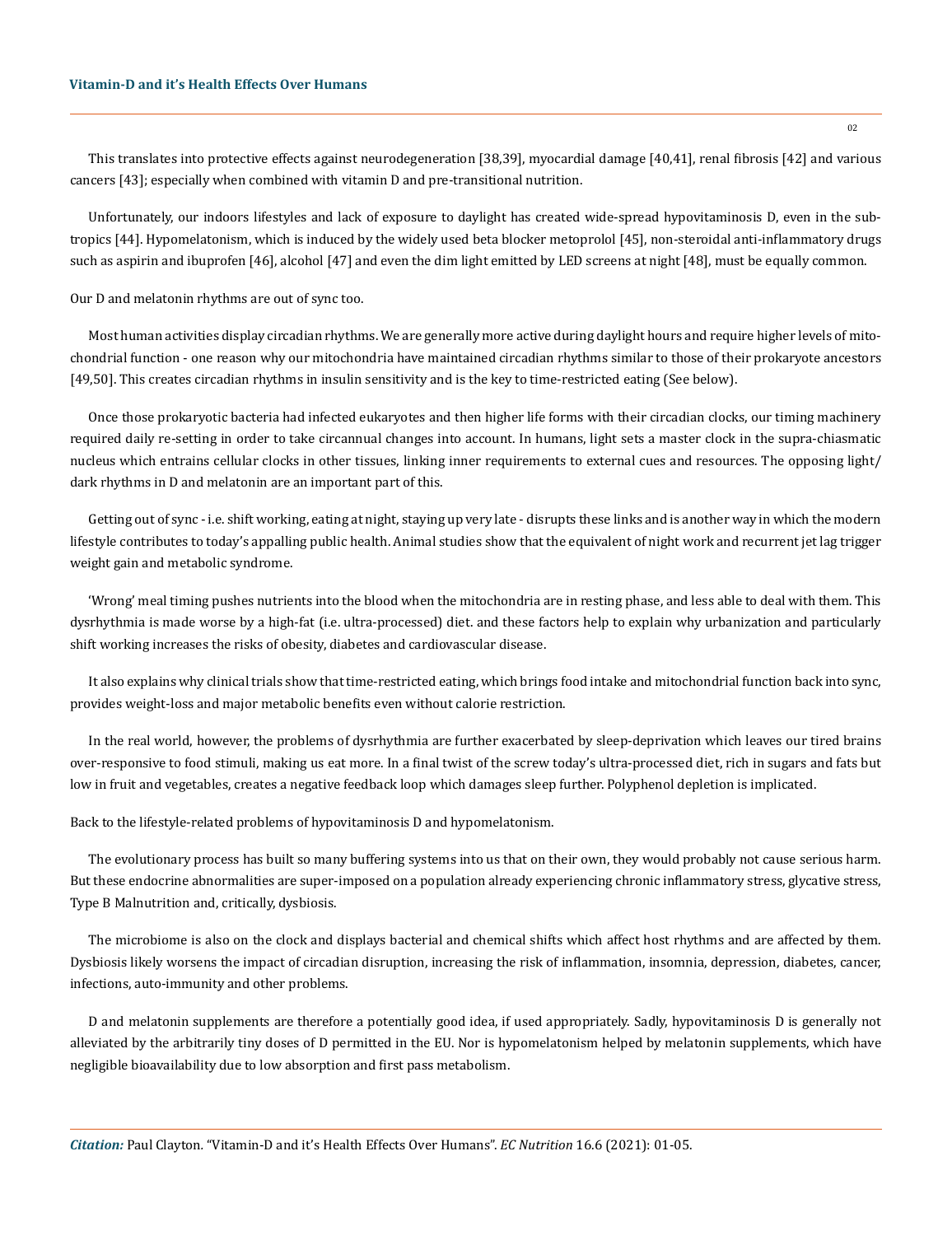Sub-lingual tablets avoid first pass but are, simply, awkward. Trans-mucosal delivery systems such as bio-adhesive gel strips make perfect delivery systems, and their low payload is not a problem with the doses relevant to D and melatonin.

Day and night strips containing D and melatonin respectively make sense to me. Apart from any health benefits they would help many to sleep better at night, feel more awake the next day, improve their memory and even lose a little weight. And here, I will stop the clock.

## **Bibliography**

- 1. Mocayar Marón FJ., *et al*[. "Daily and seasonal mitochondrial protection: Unraveling common possible mechanisms involving vitamin](https://pubmed.ncbi.nlm.nih.gov/31954766/)  D and melatonin". *[The Journal of Steroid Biochemistry and Molecular Biology](https://pubmed.ncbi.nlm.nih.gov/31954766/)* 199 (2020): 105595.
- 2. [Wiseman H. "Vitamin D is a membrane antioxidant. Ability to inhibit iron-dependent lipid peroxidation in liposomes compared to](https://pubmed.ncbi.nlm.nih.gov/8325381/)  [cholesterol, ergosterol and tamoxifen and relevance to anticancer action".](https://pubmed.ncbi.nlm.nih.gov/8325381/) *FEBS Letters* 326.1-3 (1993): 285-288.
- 3. Ansari MGA., *et al*[. "Vitamin D Supplementation is Associated with Increased Glutathione Peroxidase-1 Levels in Arab Adults with](https://www.ncbi.nlm.nih.gov/pmc/articles/PMC7070325/)  Prediabetes". *Antioxidants* [9.2 \(2020\): 118.](https://www.ncbi.nlm.nih.gov/pmc/articles/PMC7070325/)
- 4. Forster RE., *et al*[. "Vitamin D receptor controls expression of the anti-aging klotho gene in mouse and human renal cells".](https://www.ncbi.nlm.nih.gov/pmc/articles/PMC3209523/) *Biochemical [and Biophysical Research Communications](https://www.ncbi.nlm.nih.gov/pmc/articles/PMC3209523/)* 414 (2011): 557-562.
- 5. Chen Z., *et al*[. "Klotho deficiency aggravates diabetes-induced podocyte injury due to DNA damage caused by mitochondrial dysfunc](https://www.ncbi.nlm.nih.gov/pmc/articles/PMC7645346/)tion". *[International Journal of Medical Sciences](https://www.ncbi.nlm.nih.gov/pmc/articles/PMC7645346/)* 17.17 (2020): 2763-2772.
- 6. Chandel N., *et al*[. "Vitamin D receptor deficit induces activation of renin angiotensin system via SIRT1 modulation in podocytes".](https://pubmed.ncbi.nlm.nih.gov/28069388/) *Ex[perimental and Molecular Pathology](https://pubmed.ncbi.nlm.nih.gov/28069388/)* 102 (2017): 97-105.
- 7. Manna P., *et al*[. "Vitamin D supplementation inhibits oxidative stress and upregulate SIRT1/AMPK/GLUT4 cascade in high glucose](https://pubmed.ncbi.nlm.nih.gov/28063949/)[treated 3T3L1 adipocytes and in adipose tissue of high fat diet-fed diabetic mice".](https://pubmed.ncbi.nlm.nih.gov/28063949/) *Archives of Biochemistry and Biophysics* 615 (2017): [22-34.](https://pubmed.ncbi.nlm.nih.gov/28063949/)
- 8. Kim YO., *et al*[. "Preconditioning with 1,25-dihydroxyvitamin D3 protects against subsequent ischemia- reperfusion injury in the rat](https://pubmed.ncbi.nlm.nih.gov/15775722/)  kidney". *[Nephron Experimental Nephrology](https://pubmed.ncbi.nlm.nih.gov/15775722/)* 100.2 (2005): e85-94.
- 9. Leu JI., *et al*[. "Inhibition of stress-inducible HSP70 impairs mitochondrial proteostasis and function".](https://www.ncbi.nlm.nih.gov/pmc/articles/PMC5542216/) *Oncotarget* 8.28 (2017): 45656- [45669.](https://www.ncbi.nlm.nih.gov/pmc/articles/PMC5542216/)
- 10. Silvagno F., *et al*[. "Mitochondrial localization of vitamin d receptor in human platelets and differentiated megakaryocytes".](https://journals.plos.org/plosone/article?id=10.1371/journal.pone.0008670) *PLoS One* [5 \(2010\): e8670.](https://journals.plos.org/plosone/article?id=10.1371/journal.pone.0008670)
- 11. Silvagno F., *et al*[. "Mitochondrial translocation of vitamin d receptor is mediated by the permeability transition pore in human kera](https://journals.plos.org/plosone/article/comments?id=10.1371/journal.pone.0054716)tinocyte cell line". *PLoS One* [8 \(2013\): e54716.](https://journals.plos.org/plosone/article/comments?id=10.1371/journal.pone.0054716)
- 12. Tanwar J., *et al*[. "Molecular machinery regulating mitochondrial calcium levels: The nuts and bolts of mitochondrial calcium dynam](https://pubmed.ncbi.nlm.nih.gov/33316420/)ics". *Mitochondrion* [57 \(2020\): 9-22.](https://pubmed.ncbi.nlm.nih.gov/33316420/)
- 13. Wang H., *et al*[. "Mitochondria regulation in ferroptosis".](https://pubmed.ncbi.nlm.nih.gov/31810634/) *European Journal of Cell Biology* 99.1 (2020): 151058.
- 14. Tadokoro T., *et al*[. "Mitochondria-dependent ferroptosis plays a pivotal role in doxorubicin cardiotoxicity".](https://www.ncbi.nlm.nih.gov/pmc/articles/PMC7253028/) *JCI Insight* 5.9 (2020): [e132747.](https://www.ncbi.nlm.nih.gov/pmc/articles/PMC7253028/)
- 15. Sun L., *et al*[. "Lipid Peroxidation, GSH Depletion, and SLC7A11 Inhibition are Common Causes of EMT and Ferroptosis in A549 Cells,](https://pubmed.ncbi.nlm.nih.gov/33351681/)  [but Different in Specific Mechanisms".](https://pubmed.ncbi.nlm.nih.gov/33351681/) *DNA and Cell Biology* (2020).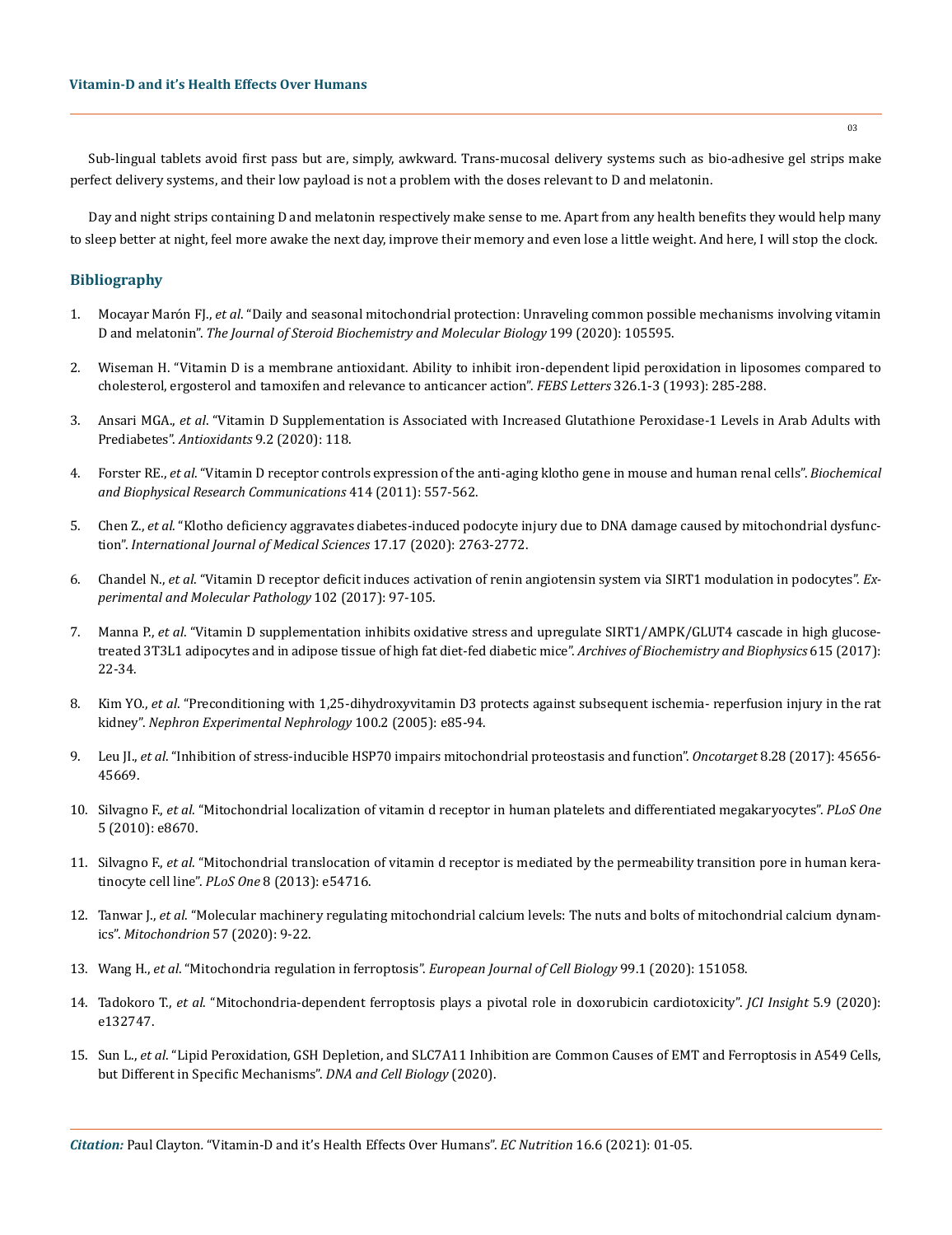- 16. Sahu A., *et al*[. "Age-related declines in α-Klotho drive progenitor cell mitochondrial dysfunction and impaired muscle regeneration".](https://www.nature.com/articles/s41467-018-07253-3)  *[Nature Communications](https://www.nature.com/articles/s41467-018-07253-3)* 9.1 (2018): 4859.
- 17. Lee SH., *et al*[. "Sirtuin signaling in cellular senescence and aging".](https://pubmed.ncbi.nlm.nih.gov/30526767/) *BMB Reports* 52.1 (2019): 24-34.
- 18. Sahu A., *et al*[. "Age-related declines in α-Klotho drive progenitor cell mitochondrial dysfunction and impaired muscle regeneration".](https://www.nature.com/articles/s41467-018-07253-3)  *[Nature Communications](https://www.nature.com/articles/s41467-018-07253-3)* 9.1 (2018): 4859.
- 19. Bozaykut P., *et al*[. "The role of heat stress on the age related protein carbonylation".](https://www.sciencedirect.com/science/article/abs/pii/S1874391913003515) *Journal of Proteomics* 89 (2013): 238-254.
- 20. [Haas RH. "Mitochondrial Dysfunction in Aging and Diseases of Aging".](https://www.ncbi.nlm.nih.gov/pmc/articles/PMC6627182/) *Biology* 8.2 (2019): 48.
- 21. [Blajszczak CC Nonn. "Vitamin D regulates prostate cell metabolism via genomic and non-genomic mitochondrial redox-dependent](https://www.ncbi.nlm.nih.gov/pmc/articles/PMC7040883/)  mechanisms". *[The Journal of Steroid Biochemistry and Molecular Biology](https://www.ncbi.nlm.nih.gov/pmc/articles/PMC7040883/)* 195 (2019): 105484.
- 22. Dzik KP., *et al*[. "Vitamin d deficiency is associated with muscle atrophy and reduced mitochondrial function in patients with chronic](https://www.hindawi.com/journals/omcl/2019/6835341/)  low back pain". *[Oxidative Medicine and Cellular Longevity](https://www.hindawi.com/journals/omcl/2019/6835341/)* (2019): 6835341.
- 23. Montenegro KR., *et al*[. "Effects of vitamin D on primary human skeletal muscle cell proliferation, differentiation, protein synthesis](https://www.sciencedirect.com/science/article/abs/pii/S0960076019301396)  and bioenergetics". *[The Journal of Steroid Biochemistry and Molecular Biology](https://www.sciencedirect.com/science/article/abs/pii/S0960076019301396)* 193 (2019): 105423.
- 24. Ryan ZC., *et al*[. "1α,25-Dihydroxyvitamin D3 Regulates Mitochondrial Oxygen Consumption and Dynamics in Human Skeletal Muscle](https://pubmed.ncbi.nlm.nih.gov/26601949/)  Cells". *[Journal of Biological Chemistry](https://pubmed.ncbi.nlm.nih.gov/26601949/)* 291.3 (2016): 1514-1528.
- 25. Sinha A., *et al*[. "Improving the vitamin D status of vitamin D deficient adults is associated with improved mitochondrial oxidative](https://pubmed.ncbi.nlm.nih.gov/23393184/)  function in skeletal muscle". *[The Journal of Clinical Endocrinology and Metabolism](https://pubmed.ncbi.nlm.nih.gov/23393184/)* 98 (2013): E509-513.
- 26. Reiter RJ., *et al*[. "Melatonin as a mitochondria-targeted antioxidant: one of evolution's best ideas".](https://link.springer.com/article/10.1007/s00018-017-2609-7) *Cellular and Molecular Life Sciences*  [74 \(2017\): 3863-3881.](https://link.springer.com/article/10.1007/s00018-017-2609-7)
- 27. Venegas C., *et al*[. "Extrapineal melatonin: analysis of its subcellular distribution and daily fluctuations".](https://www.researchgate.net/publication/51612834_Extrapineal_melatonin_Analysis_of_its_subcellular_distribution_and_daily_fluctuations) *Journal of Pineal Research* 52 [\(2012\): 217-227.](https://www.researchgate.net/publication/51612834_Extrapineal_melatonin_Analysis_of_its_subcellular_distribution_and_daily_fluctuations)
- 28. Tan DX., *et al*[. "The changing biological roles of melatonin during evolution: from an antioxidant to signals of darkness, sexual selec](https://onlinelibrary.wiley.com/doi/abs/10.1111/j.1469-185X.2009.00118.x)tion and fitness". *[Biological reviews of the Cambridge Philosophical Society](https://onlinelibrary.wiley.com/doi/abs/10.1111/j.1469-185X.2009.00118.x)* 85.3 (2010): 607-623.
- 29. Wang L., *et al*[. "Plant mitochondria synthesize melatonin and enhance the tolerance of plants to drought stress".](https://onlinelibrary.wiley.com/doi/10.1111/jpi.12429) *Journal of Pineal Research* [63.3 \(2017\).](https://onlinelibrary.wiley.com/doi/10.1111/jpi.12429)
- 30. Zheng X., *et al*[. "Chloroplastic biosynthesis of melatonin and its involvement in protection of plants from salt stress".](https://pubmed.ncbi.nlm.nih.gov/28145449/) *Scientific Reports*  [7 \(2017\): 41236.](https://pubmed.ncbi.nlm.nih.gov/28145449/)
- 31. Manchester LC., *et al*[. "Melatonin: an ancient molecule that makes oxygen metabolically tolerable".](https://www.readcube.com/articles/10.1111/jpi.12267) *Journal of Pineal Research* 59.4 [\(2015\): 403-419.](https://www.readcube.com/articles/10.1111/jpi.12267)
- 32. [Mahmood D. "Pleiotropic effects of melatonin".](https://www.researchgate.net/publication/326709389_Pleiotropic_Effects_of_Melatonin) *Drug Research* 69 (2019): 65-74.
- 33. Slominski AT., *et al*. "Melatonin, mitochondria, and the skin". *[Cellular and Molecular Life Sciences](https://pubmed.ncbi.nlm.nih.gov/28803347/)* 74 (2017): 3913-3925.
- 34. Ko JW., *et al*[. "Melatonin attenuates cisplatin-induced acute kidney injury in rats via induction of anti-aging protein, Klotho".](https://pubmed.ncbi.nlm.nih.gov/31039387/) *Food and [Chemical Toxicology](https://pubmed.ncbi.nlm.nih.gov/31039387/)* 129 (2019): 201-210.
- 35. Sahan A., *et al*[. "Melatonin prevents deterioration of erectile function in streptozotocin-induced diabetic rats via sirtuin-1 expression".](https://www.researchgate.net/publication/341811753_Melatonin_prevents_deterioration_of_erectile_function_in_streptozotocin-induced_diabetic_rats_via_sirtuin-1_expression)  *Andrologia* [52.9 \(2020\): e13639.](https://www.researchgate.net/publication/341811753_Melatonin_prevents_deterioration_of_erectile_function_in_streptozotocin-induced_diabetic_rats_via_sirtuin-1_expression)

*Citation:* Paul Clayton*.* "Vitamin-D and it's Health Effects Over Humans". *EC Nutrition* 16.6 (2021): 01-05.